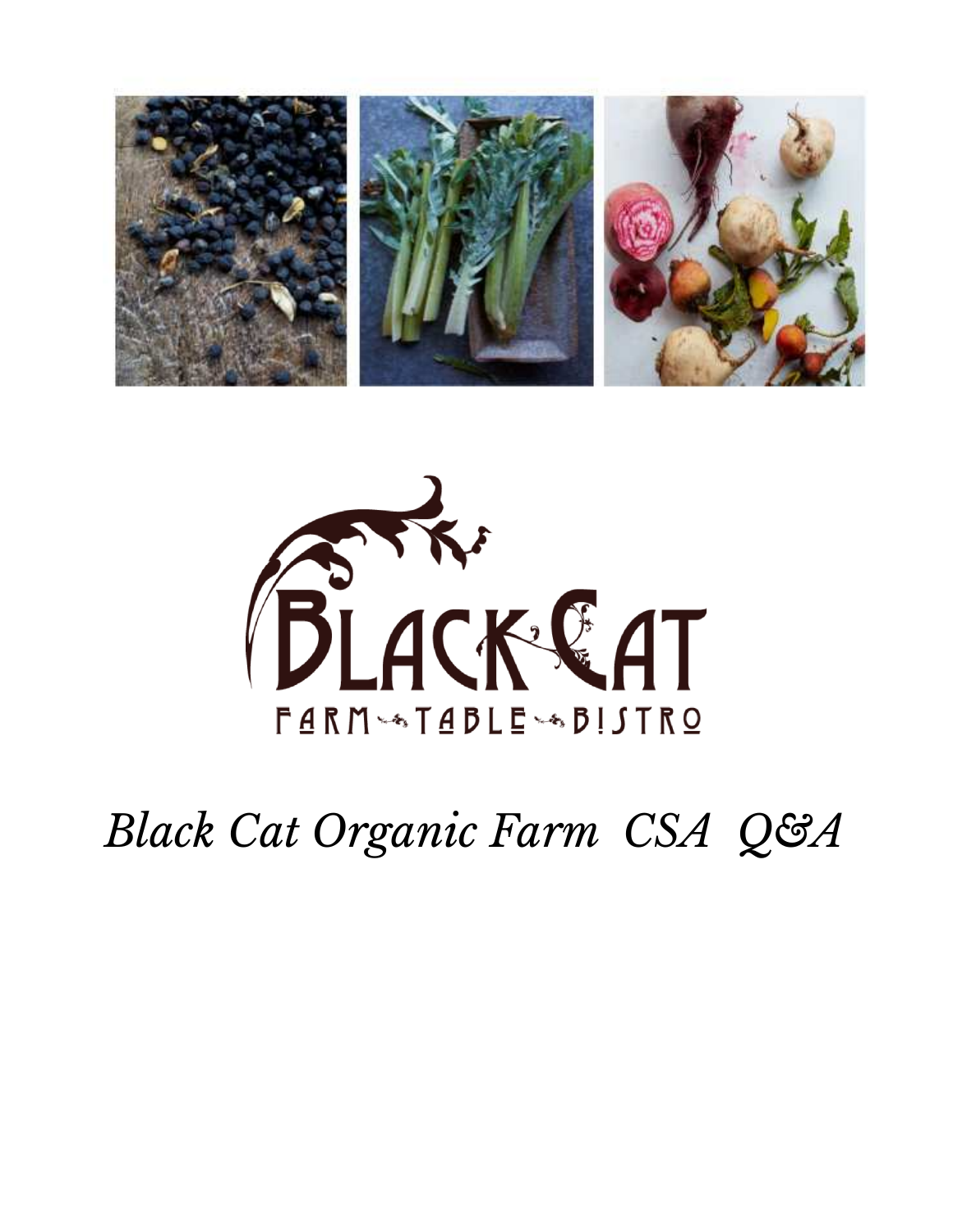

# What is a CSA?

CSA stands for Community Supported Agriculture. CSAs vary from farm to farm, but generally all offer a way for you to buy the freshest, most delicious, healthy, and broad range of seasonal local produce weekly throughout the season via a pre-paid membership/share, often at a discount. CSAs generally go on sale in the winter to help the farm cover lots of the upfront costs and to better predict how to scale their farm that season. The members are essentially investing in the farm...benefitting from bumper crops while also taking on some of the same risks farms do every season with some inevitable crop failures. If the corn crop fails due to too much spring rain, then there is no corn that year in the CSA, but likely other crops like the arugula or spinach thrive. The farm shares the bounty, stories, knowledge with their members throughout the season and often creates lasting friendships, a greater understanding about local agriculture and a stronger community. The connection families and farmers create via CSAs are often priceless and last a lifetime.

# How Does Black Cat Organic Farm's 2022 CSA work? What does "Free-Choice" mean?

**Our 20 week CSA is a uniquely flexible Free-Choice Organic Vegetable CSA. You select your own vegetables weekly at our Farm Store at 4975 Jay Road in Boulder, CO. You also have the flexibility to choose any 20 weeks from June 1st to Oct 31st for your CSA pickups. Pick-up times are during regular Farm Store hours, (currently, 10 am-5 pm). Please pre-select your Day of the week: Wednesdays through Sundays. There is a seasonal cap of \$500 retail value per**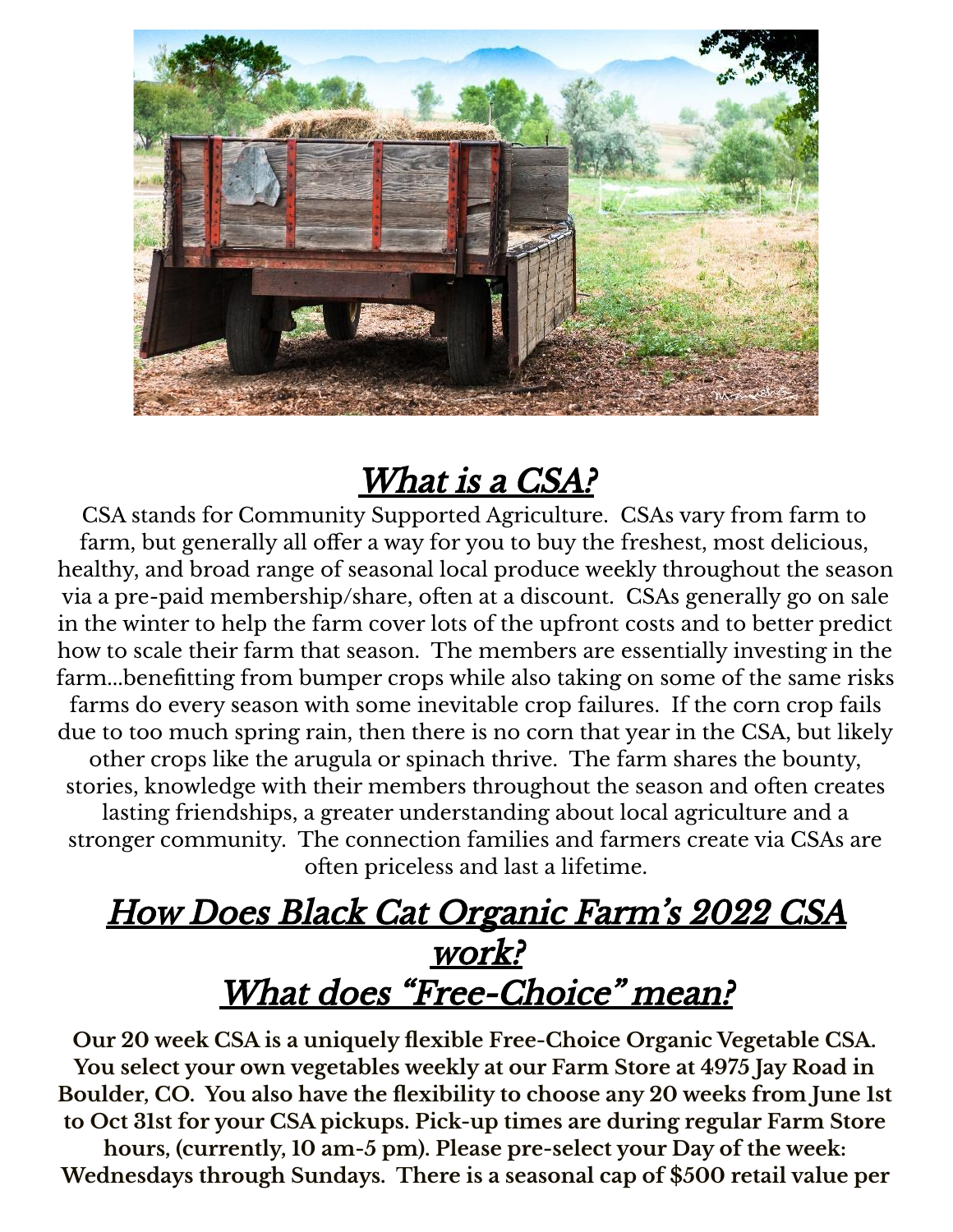**\$375 share. This cap is generally not reached by our members but is there for guidance on the free-choice system.**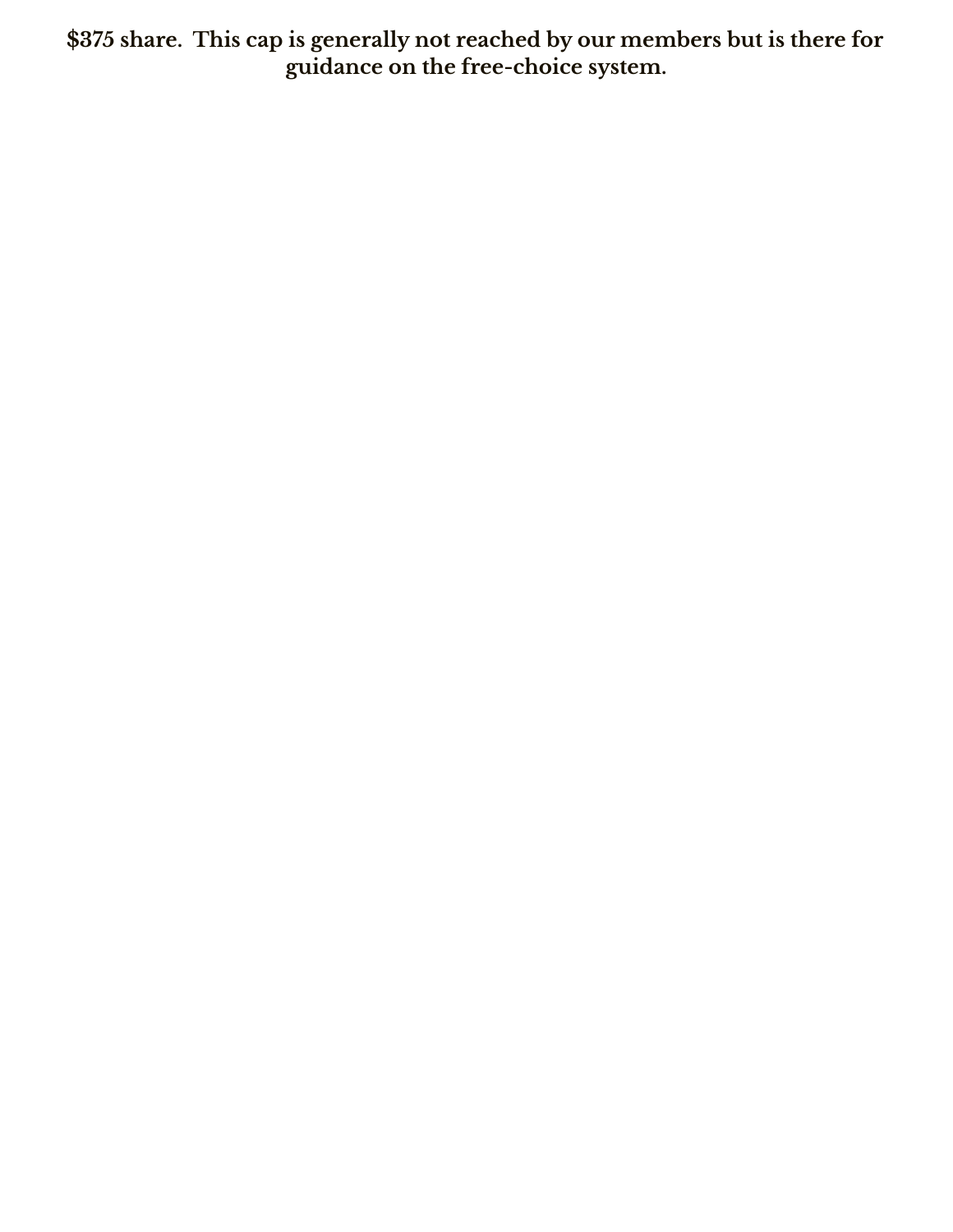

### What is the Best time to pick up at the Farm Store?:

Generally the best selection is first thing in the morning. We do sell out of some items as the day passes, but we have many families who consistently pick up in the last hour and are happy. There will also be days when some newly harvested items do not arrive until mid-day.

Occasionally we have limited amounts of some vegetables(i.e. Asparagus) and we generally save those and divvy them up for our CSA families and restaurants instead of selling them.



#### **What vegetables can I expect?**

In addition to the typical farm mainstay crops (sweet corn,



tomatoes, basil, etc.), we also grow the unique/unusual vegetables you'd expect in fancier restaurants. Our market customers and CSA families find them to be a highlight.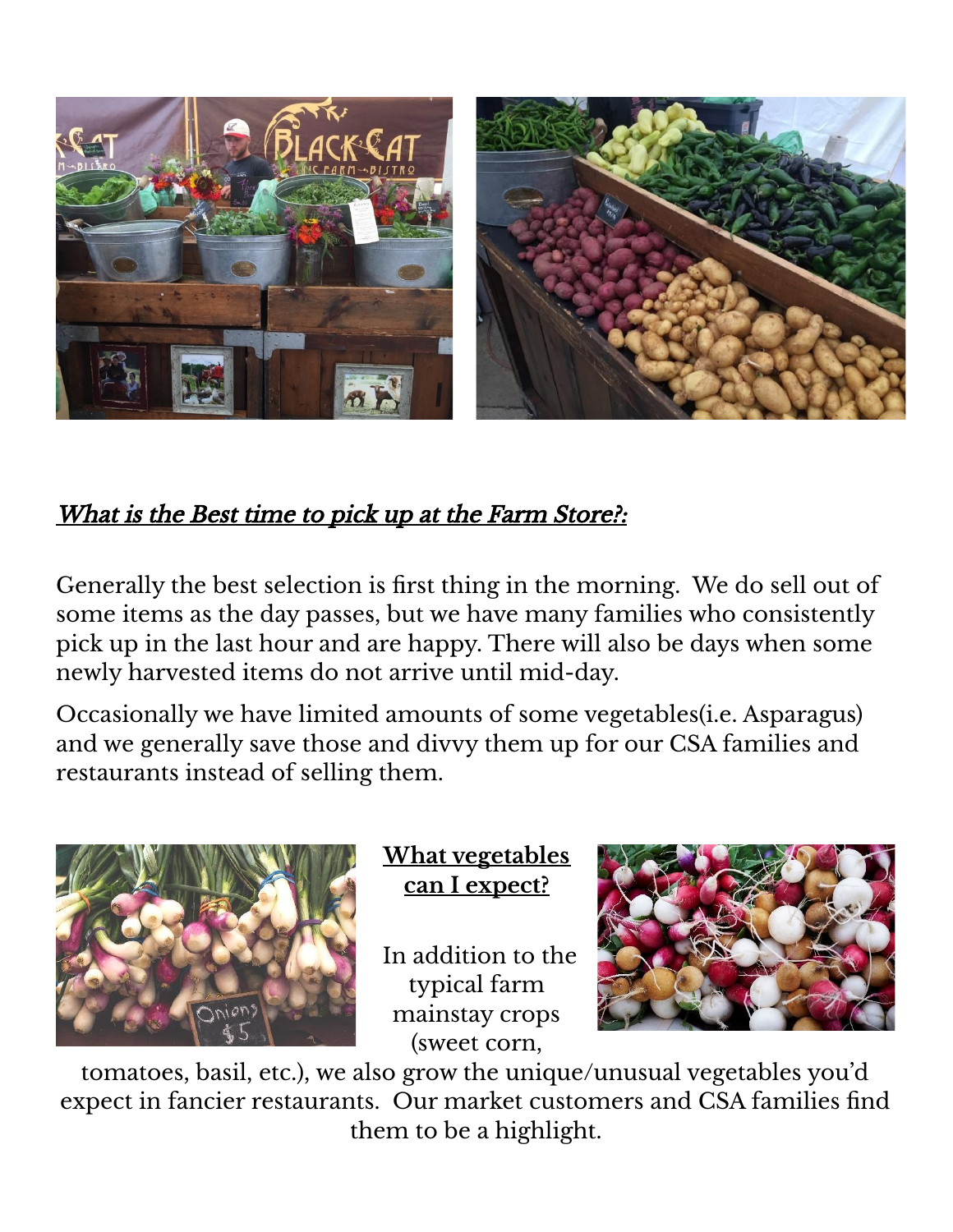If you would like to get an idea of what a season looks like for us, we have a blog on our websites that has a week-by-week account of what vegetables we brought to the market for the past four years.

[www.blackcatboulder.com/info/blog](http://www.blackcatboulder.com/info/blog) (to see archives of past years, click on any entry and an archived column appears on the right)

## What if I am out of town?

Our goal is to build in flexibility with the 22-week date range of our CSA and multiple pickup day options. If you need more than the 2 extra weeks that our range provides or need to switch your day of the week, let us know and we can figure something out.



# Where Is Black Cat Farm And Can We Visit The Farm?

We lease 425 acres of city and county open space and private land for our farm and have a few acres at our farmstead. Our operation has grown incrementally from 10 acres to 425 acres in the past 15 years. We have leased new properties as we have grown, so we are a bit spread out. Our three main properties are at:

1. NW corner of Nelson and 51st, Longmont(Farmstead, greenhouse, rotated vegetables/cover crops/pigs/wheat fields,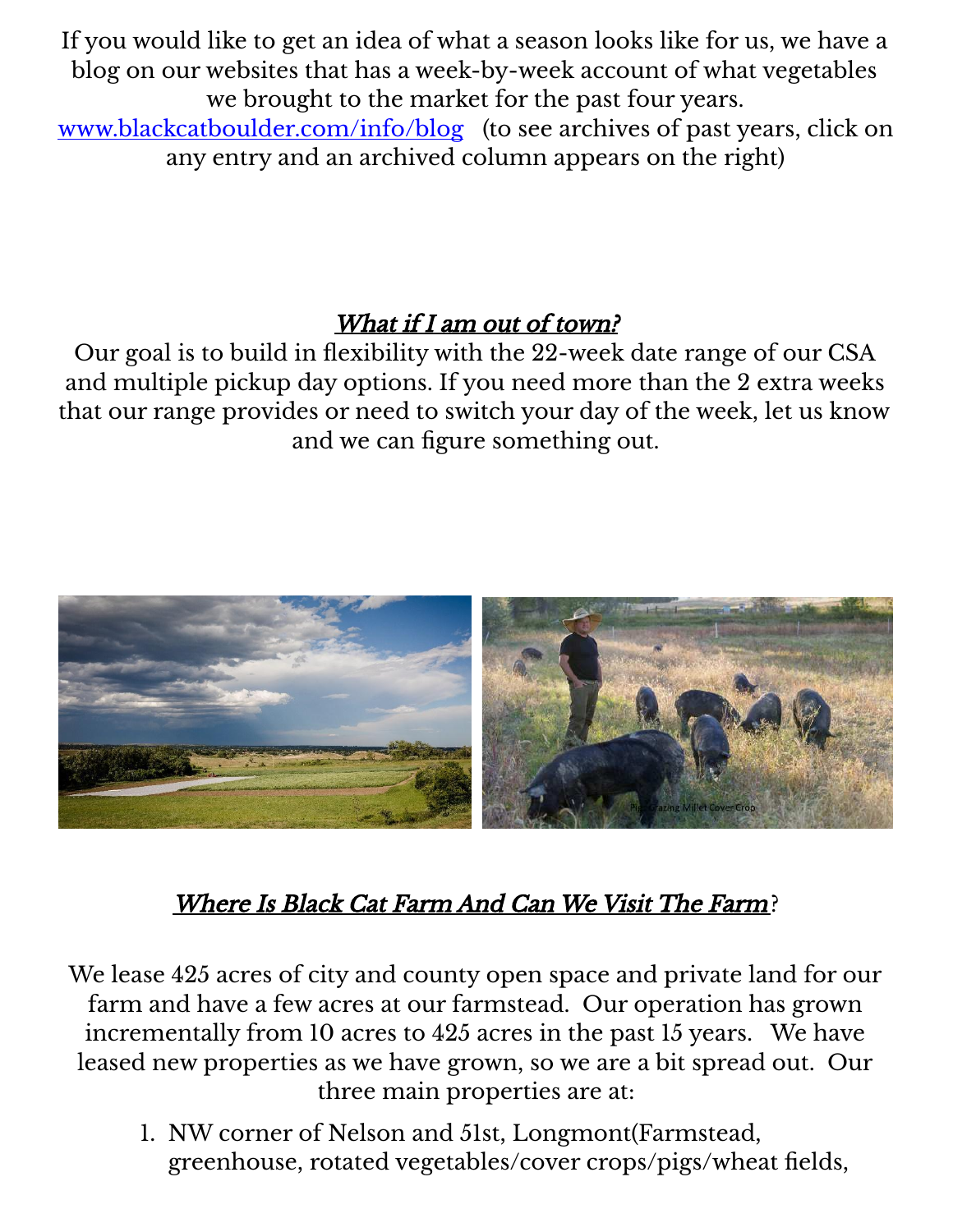hay, herb and flower gardens, berries, young orchard, poultry and farm dinners)

- 2. Jay road & 51st(Farm Store, mill, sheep, grains, hay, and vegetables), and
- 3. SW corner of Oxford and 63rd(rotated vegetables, grains, pigs and cover crops).

While we are not staffed to give tours, as members you are always welcome to follow/join us or our staff as we work. Our properties are also very visible from the road if you want to just drive by or throw the pigs some treats over the fence on a regular basis.

We are planning on some more U-Pick days this season, which is a great way to spend some time on the farm. Make sure to sign up for our e-newletter to know when U-pick days will be. There is usually only a few days to a week's notice about U-pick dates because they are very weather/crop dependent.



Our Farm Dinners are wonderful for a romantic or a special evening with the whole family. It is a great way to visit us and see what we are growing and cooking. Farm Dinners are currently closed for renovations/the

arduous

permitting process, but should be re-opened in the late spring…fingers crossed. You can make reservations on our [website](https://blackcatboulder.com/) once we re-open.